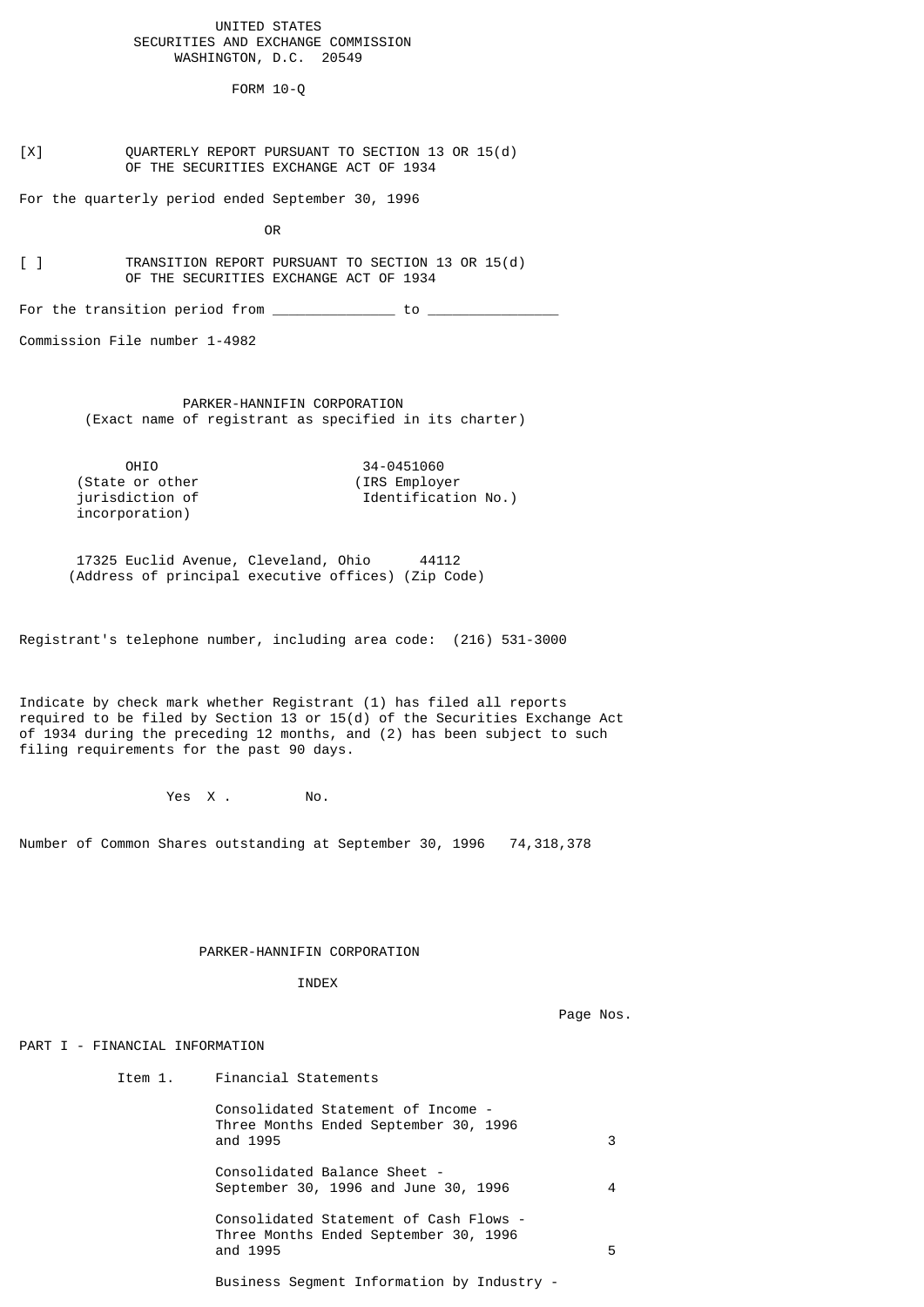|         | Three Months Ended September 30, 1996<br>and 1995                                           | 6       |
|---------|---------------------------------------------------------------------------------------------|---------|
|         | Notes to Consolidated Financial Statements                                                  |         |
| Item 2. | Management's Discussion and Analysis<br>of Financial Condition and Results<br>of Operations | $8 - 9$ |

# PART II - OTHER INFORMATION

| Item 4.     | Submission of Matters to a<br>Vote of Security Holders |  | 10. |
|-------------|--------------------------------------------------------|--|-----|
| Item 6.     | Exhibits and Reports on Form 8-K                       |  | 11  |
| EXHIBIT 11* | - Computation of Earnings per Common Share             |  | 13  |
|             | EXHIBIT 27* - Financial Data Schedule                  |  | 14  |

\*Numbered in accordance with Item 601 of Regulation S-K.

 $- 2 -$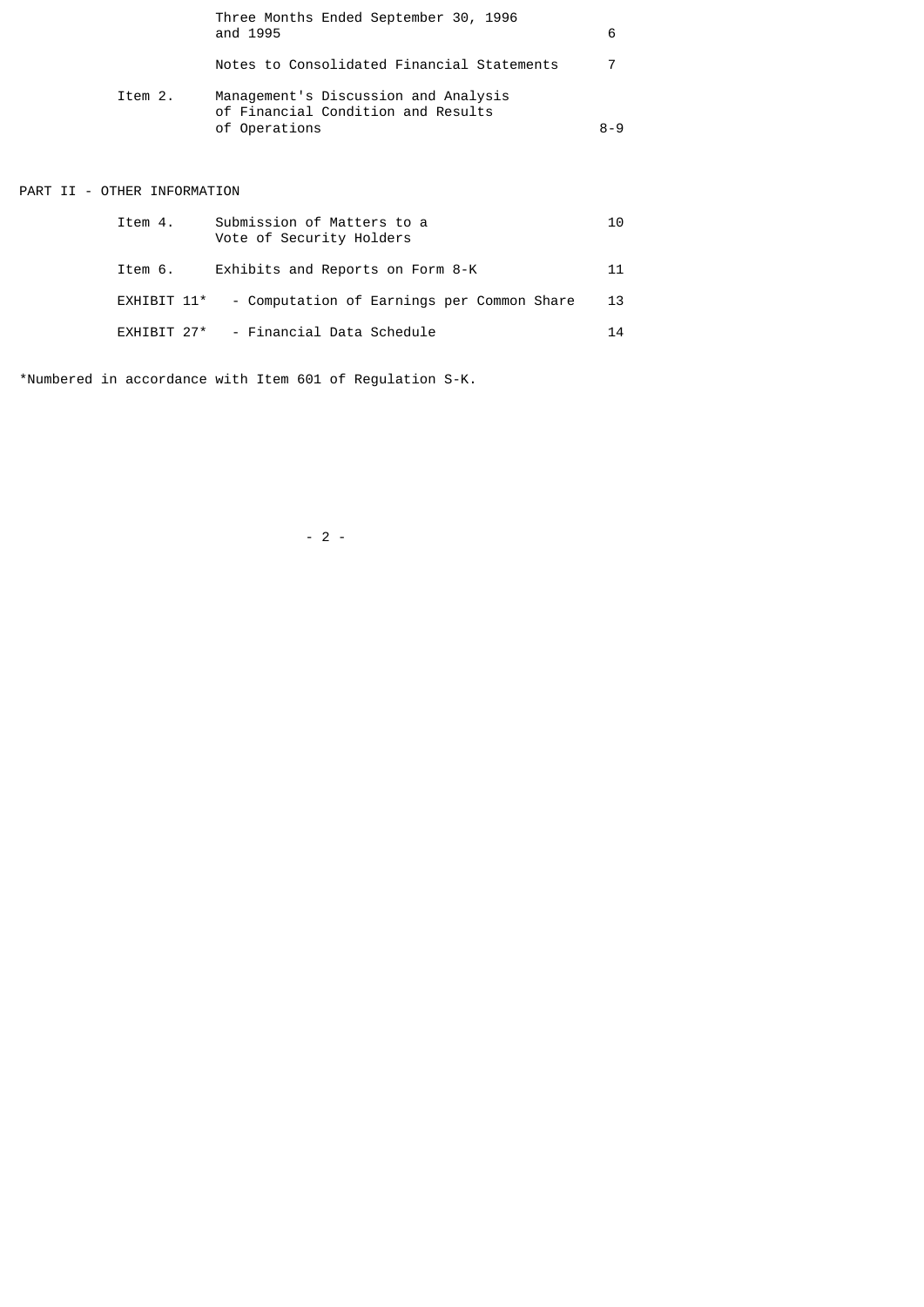## PARKER-HANNIFIN CORPORATION CONSOLIDATED STATEMENT OF INCOME (Dollars in thousands, except per share amounts) (Unaudited)

|                                                      | Three Months Ended<br>September 30,<br>1996<br>1995 |                           |  |  |  |
|------------------------------------------------------|-----------------------------------------------------|---------------------------|--|--|--|
| Net sales<br>Cost of sales                           | \$959,328<br>754,498                                | \$839,054<br>645,609      |  |  |  |
| Gross profit<br>Selling, general and                 | 204,830                                             | 193,445                   |  |  |  |
| administrative expenses                              | 114,444                                             | 97,719                    |  |  |  |
| Income from operations<br>Other income (deductions): | 90,386                                              | 95,726                    |  |  |  |
| Interest expense                                     | (12, 314)                                           | (7,988)                   |  |  |  |
| Interest and other income, net                       | 1,780                                               | 3,333                     |  |  |  |
|                                                      | (10, 534)                                           | (4, 655)                  |  |  |  |
| Income before income taxes                           | 79,852                                              | 91,071                    |  |  |  |
| Income taxes                                         | 28,747                                              | 33,696                    |  |  |  |
| Net income                                           | 51,105<br>\$.<br>. ________                         | \$<br>57,375<br>========= |  |  |  |
| Earnings per share                                   | \$<br>.69                                           | .77<br>\$                 |  |  |  |
| Cash dividends per common share                      | \$<br>. 18                                          | \$<br>.18                 |  |  |  |

See accompanying notes to consolidated financial statements.

- 3 -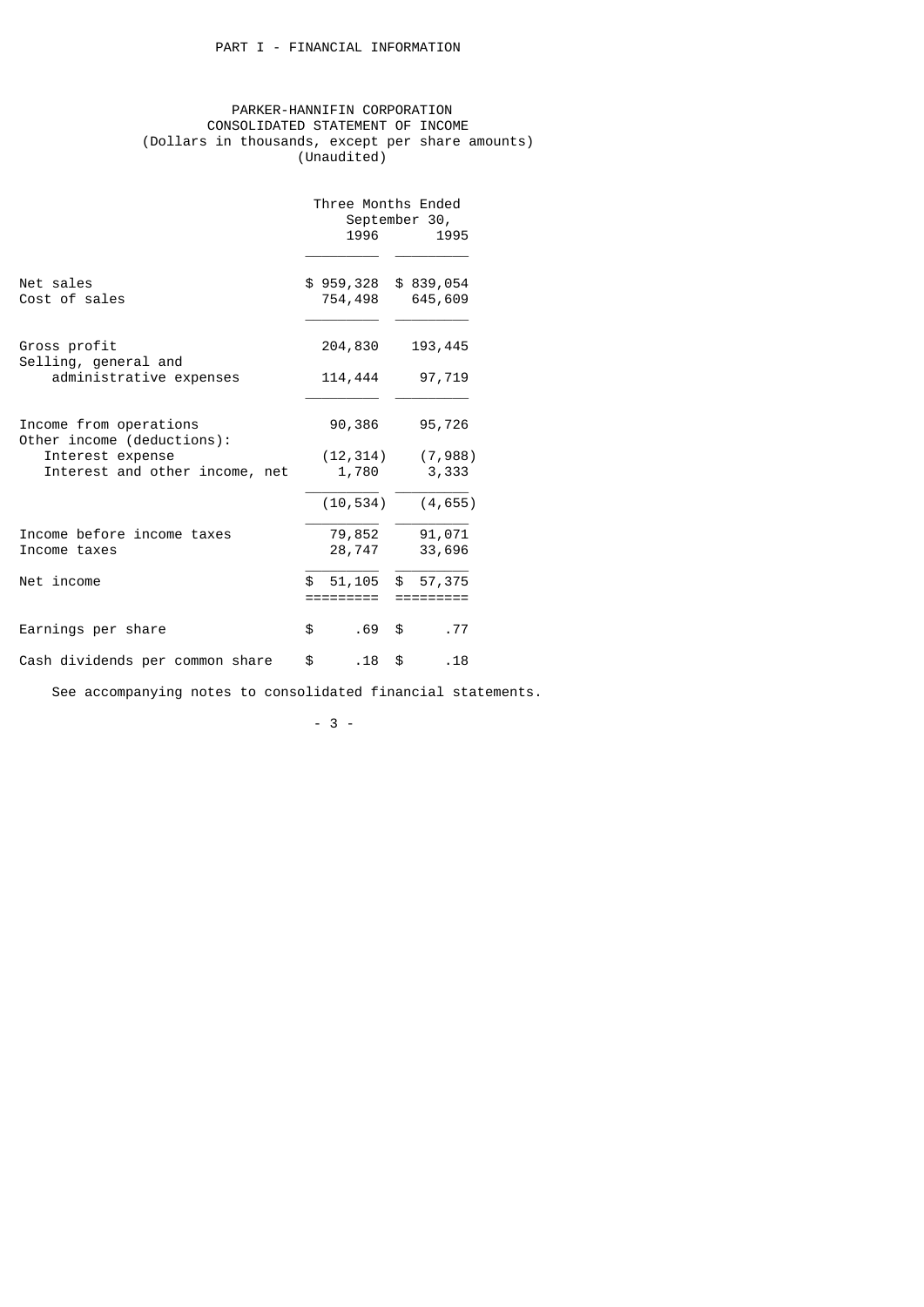## PARKER-HANNIFIN CORPORATION CONSOLIDATED BALANCE SHEET (Dollars in thousands)

|                                                                                                    | September 30,<br>1996      | June 30,<br>1996           |
|----------------------------------------------------------------------------------------------------|----------------------------|----------------------------|
|                                                                                                    | (Unaudited)                |                            |
| <b>ASSETS</b>                                                                                      |                            |                            |
| Current assets:                                                                                    |                            |                            |
| Cash and cash equivalents<br>Accounts receivable, net<br>Inventories:                              | \$<br>67,123<br>520,649    | \$<br>63,953<br>538,645    |
| Finished products                                                                                  | 334, 213                   | 332, 213                   |
| Work in process                                                                                    | 266,373                    | 269,934                    |
| Raw materials                                                                                      | 109,003                    | 105,078                    |
|                                                                                                    | 709,589                    | 707,225                    |
| Prepaid expenses                                                                                   | 15, 177                    | 16,031                     |
| Deferred income taxes                                                                              | 79,848                     | 76,270                     |
| Total current assets                                                                               | 1,392,386                  | 1,402,124                  |
|                                                                                                    |                            |                            |
| Plant and equipment                                                                                | 2,090,510                  | 2,048,293                  |
| Less accumulated depreciation                                                                      | 1,089,749                  | 1,056,516                  |
|                                                                                                    | 1,000,761                  | 991,777                    |
| Other assets                                                                                       | 504,230                    | 493,223                    |
| Total assets                                                                                       | \$2,897,377<br>=========== | \$2,887,124<br>=========== |
| LIABILITIES<br>Current liabilities:                                                                |                            |                            |
| Notes payable<br>Accounts payable, trade                                                           | \$<br>162,437<br>200, 257  | \$<br>173,789<br>236,871   |
| Accrued liabilities                                                                                | 298, 411                   | 306,504                    |
| Accrued domestic and foreign taxes                                                                 | 75,913                     | 49,718                     |
| Total current liabilities                                                                          | 737,018                    | 766,882                    |
| Long-term debt                                                                                     | 433,636                    | 439,797                    |
| Pensions and other postretirement benefits                                                         | 257,921                    | 253,616                    |
| Deferred income taxes                                                                              | 26,401                     | 24,683                     |
| Other liabilities                                                                                  | 19,956                     | 18,188                     |
| Total liabilities                                                                                  | 1,474,932                  | 1,503,166                  |
| SHAREHOLDERS' EQUITY<br>Serial preferred stock, \$.50 par value;                                   |                            |                            |
| authorized 3,000,000 shares; none issued<br>Common stock, \$.50 par value; authorized              | - -                        | - -                        |
| 300,000,000 shares; issued 74,358,822 shares at<br>September 30 and 74, 291, 917 shares at June 30 | 37,179                     | 37,146                     |
| Additional capital                                                                                 | 167,425                    | 165,259                    |
| Retained earnings                                                                                  | 1,198,549                  | 1,160,828                  |
| Currency translation adjustment                                                                    | 20,810                     | 20,725                     |
|                                                                                                    | 1,423,963                  | 1,383,958                  |
| Less treasury shares, at cost:<br>40,444 shares at September 30                                    | (1, 518)                   | $ -$                       |
| Total shareholders' equity                                                                         | 1,422,445                  | 1,383,958                  |
| Total liabilities and shareholders' equity                                                         | \$2,897,377<br>=========== | \$2,887,124<br>=========== |

See accompanying notes to consolidated financial statements.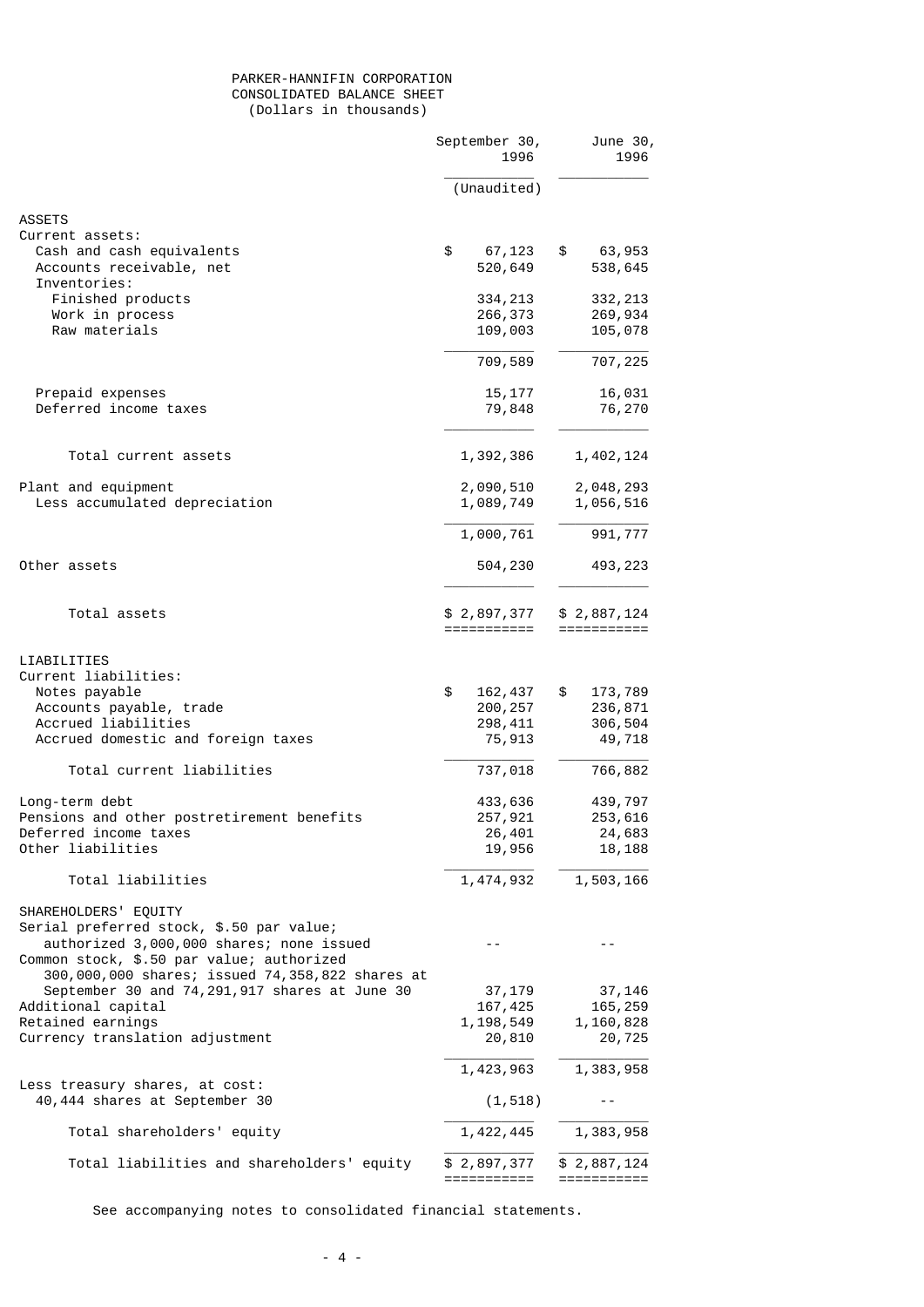## PARKER-HANNIFIN CORPORATION CONSOLIDATED STATEMENT OF CASH FLOWS (Dollars in thousands) (Unaudited)

|                                                                                                                                                                                                                   |    | Three Months Ended<br>September 30,<br>1996           |    | 1995                                            |
|-------------------------------------------------------------------------------------------------------------------------------------------------------------------------------------------------------------------|----|-------------------------------------------------------|----|-------------------------------------------------|
| CASH FLOWS FROM OPERATING ACTIVITIES<br>Net income                                                                                                                                                                | \$ | 51,105                                                | \$ | 57,375                                          |
| Adjustments to reconcile net income to<br>net cash provided by operations:                                                                                                                                        |    |                                                       |    |                                                 |
| Depreciation                                                                                                                                                                                                      |    | 37,882                                                |    | 31,979                                          |
| Amortization                                                                                                                                                                                                      |    | 6,043                                                 |    | 2,722                                           |
| Deferred income taxes                                                                                                                                                                                             |    | (4, 606)                                              |    | (5, 922)                                        |
| Foreign currency transaction loss (gain)<br>Loss (gain) on sale of plant and equipment                                                                                                                            |    | 45<br>263                                             |    | (291)<br>(589)                                  |
| Changes in assets and liabilities:                                                                                                                                                                                |    |                                                       |    |                                                 |
| Accounts receivable                                                                                                                                                                                               |    | 18,426                                                |    | 9,195                                           |
| Inventories                                                                                                                                                                                                       |    | 4,466                                                 |    | (21, 553)                                       |
| Prepaid expenses                                                                                                                                                                                                  |    | 875                                                   |    | 1,071                                           |
| Other assets<br>Accounts payable, trade                                                                                                                                                                           |    | (2, 780)<br>(36, 909)                                 |    | (3, 330)<br>(32, 827)                           |
| Accrued payrolls and other compensation                                                                                                                                                                           |    | (18, 245)                                             |    | (19, 741)                                       |
| Accrued domestic and foreign taxes                                                                                                                                                                                |    | 26,201                                                |    | 28,409                                          |
| Other accrued liabilities                                                                                                                                                                                         |    | 12,349                                                |    | 4,503                                           |
| Pensions and other postretirement benefits                                                                                                                                                                        |    | 3,582                                                 |    | (7, 738)                                        |
| Other liabilities                                                                                                                                                                                                 |    | 1,838                                                 |    | (1, 102)                                        |
| Net cash provided by operating activities                                                                                                                                                                         |    | 100,535                                               |    | 42, 161                                         |
| CASH FLOWS FROM INVESTING ACTIVITIES<br>Acquisitions (excluding cash of \$68 in 1995)<br>Capital expenditures<br>Proceeds from sale of plant and equipment<br>Other                                               |    | (17, 224)<br>(42, 962)<br>1,288<br>(3, 187)           |    | (11, 780)<br>(44, 683)<br>4,323<br>(5,670)      |
| Net cash used in investing activities                                                                                                                                                                             |    | (62, 085)                                             |    | (57, 810)                                       |
| CASH FLOWS FROM FINANCING ACTIVITIES<br>Payments from common share activity<br>(Payments) proceeds from notes payable, net<br>Proceeds from long-term borrowings<br>Payments of long-term borrowings<br>Dividends |    | (3, 197)<br>(14, 400)<br>163<br>(3, 952)<br>(13, 384) |    | (144)<br>13,640<br>214<br>(1, 355)<br>(13, 329) |
| Net cash used in financing activities                                                                                                                                                                             |    | (34, 770)                                             |    | (974)                                           |
| Effect of exchange rate changes on cash                                                                                                                                                                           |    | (510)                                                 |    | (161)                                           |
| Net increase (decrease) in cash and<br>cash equivalents                                                                                                                                                           |    | 3,170                                                 |    | (16, 784)                                       |
| Cash and cash equivalents at beginning of year                                                                                                                                                                    |    | 63,953                                                |    | 63,830                                          |
| Cash and cash equivalents at end of period                                                                                                                                                                        | \$ | 67,123<br>:=======                                    | \$ | 47,046<br>=======                               |

See accompanying notes to consolidated financial statements.

- 5 -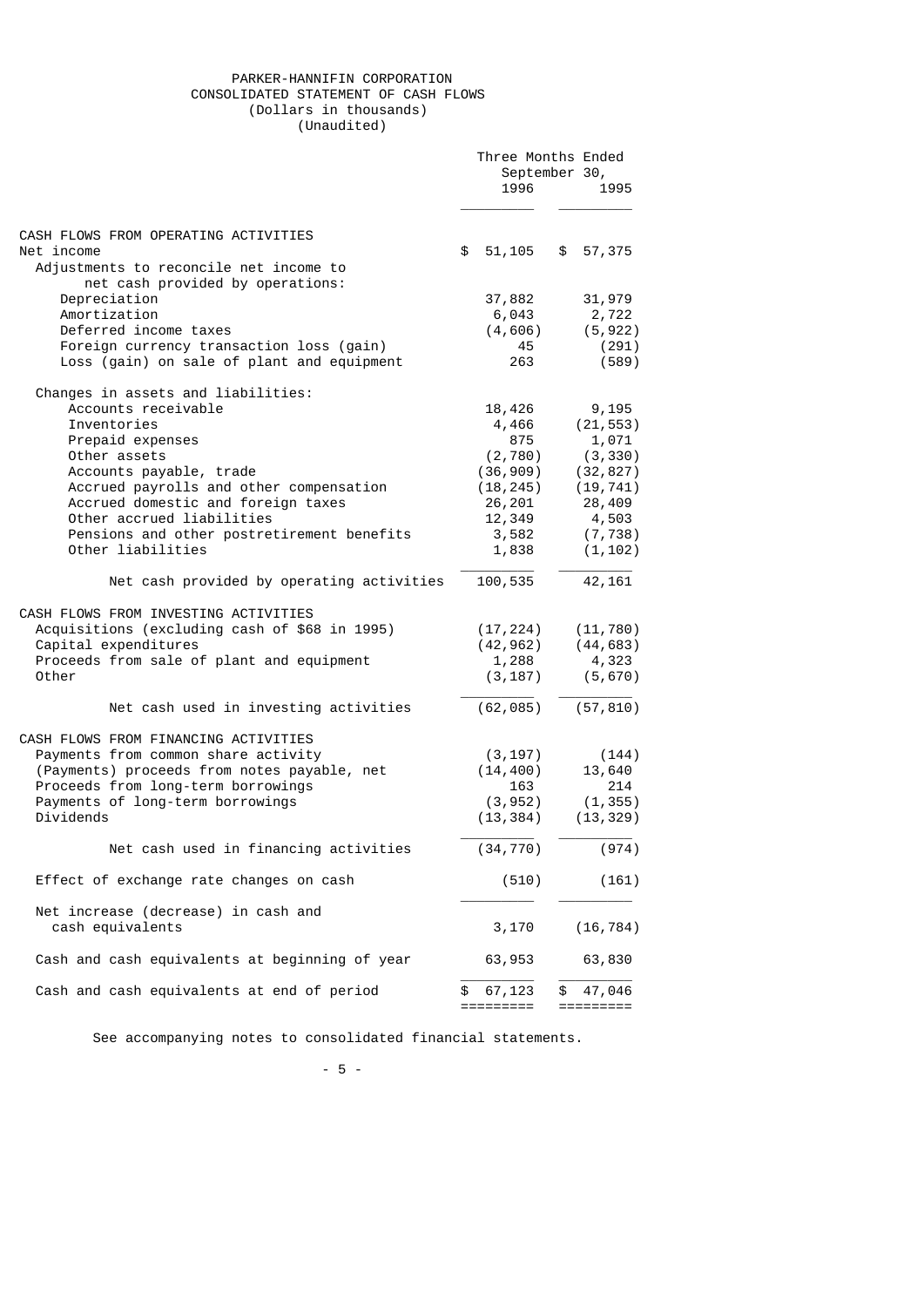### PARKER-HANNIFIN CORPORATION BUSINESS SEGMENT INFORMATION BY INDUSTRY (Dollars in thousands) (Unaudited)

Parker operates in two industry segments: Industrial and Aerospace. The Industrial Segment is the largest and includes the International operations.

Industrial - This segment produces a broad range of motion-control and fluid systems and components used in all kinds of manufacturing, packaging, processing, transportation, mobile construction, and agricultural and military machinery and equipment. Sales are direct to major original equipment manufacturers (OEMs) and through a broad distribution network to smaller OEMs and the aftermarket.

Aerospace - This segment designs and manufactures products and provides aftermarket support for commercial, military and general-aviation aircraft, missile and spacecraft markets. The Aerospace Segment provides a full range of systems and components for hydraulic, pneumatic and fuel applications.

Results by Business Segment:

|                                                                                                                                              | Three Months Ended<br>September 30,<br>1996<br>1995 |                                          |  |  |  |
|----------------------------------------------------------------------------------------------------------------------------------------------|-----------------------------------------------------|------------------------------------------|--|--|--|
| Net sales, including intersegment sales<br>Industrial:<br>North America<br>International<br>Aerospace<br>Intersegment sales                  | \$503,750<br>259,760<br>195,936<br>(118)            | \$474,073<br>229,763<br>135,331<br>(113) |  |  |  |
| Total                                                                                                                                        | \$959,328                                           | \$839,054                                |  |  |  |
| Income from operations before corporate<br>general and administrative expenses<br>Industrial:<br>North America<br>International<br>Aerospace | \$<br>68,603<br>12,929<br>20,924                    | \$<br>66,562<br>22,184<br>18,379         |  |  |  |
| Total                                                                                                                                        | 102,456                                             | 107,125                                  |  |  |  |
| Corporate general and administrative<br>expenses                                                                                             | 12,070                                              | 11,399                                   |  |  |  |
| Income from operations                                                                                                                       | 90,386<br>========                                  | \$.<br>95,726<br>========                |  |  |  |

See accompanying notes to consolidated financial statements.

 $- 6 - 6$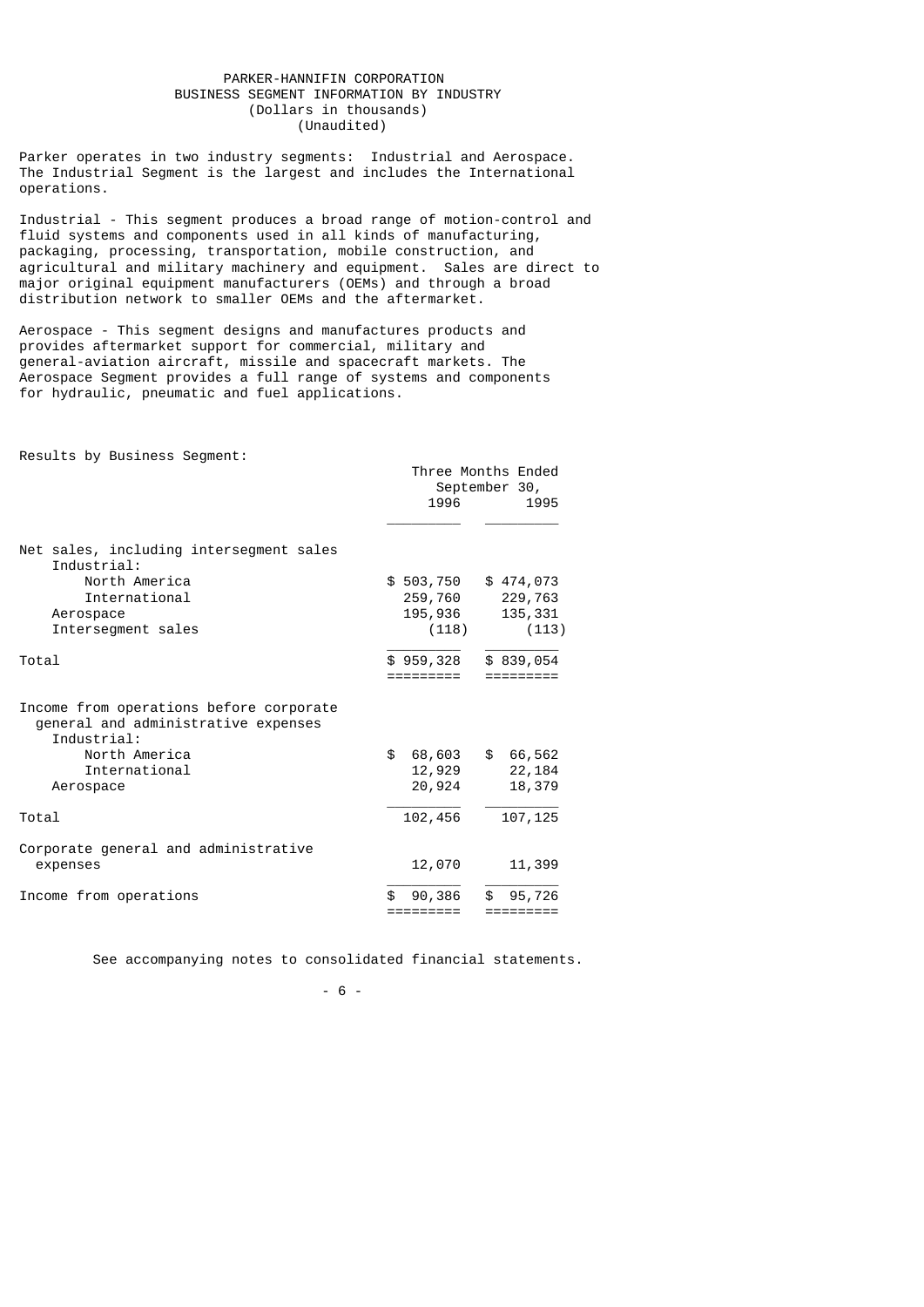#### 1. Management Representation

 $\frac{1}{2}$  , and the set of the set of the set of the set of the set of the set of the set of the set of the set of the set of the set of the set of the set of the set of the set of the set of the set of the set of the set

 In the opinion of the Company, the accompanying unaudited consolidated financial statements contain all adjustments (consisting of only normal recurring accruals) necessary to present fairly the financial position as of September 30, 1996, the results of operations for the three months ended September 30, 1996 and 1995 and cash flows for the three months then ended.

2. Earnings per share

 Primary earnings per share are computed using the weighted average number of shares of common stock and common stock equivalents outstanding during the period. Fully diluted earnings per share are not presented because such dilution is not material.

3. Acquisitions

 On September 5, 1996 the Company purchased the assets of the industrial hydraulic product line of Hydraulik-Ring AG, of Nurtingen, Germany, for approximately \$17 million cash. Annual sales for this operation for the most recent year prior to acquisition were approximately \$31 million. This acquisition was accounted for by the purchase method.

- 7 -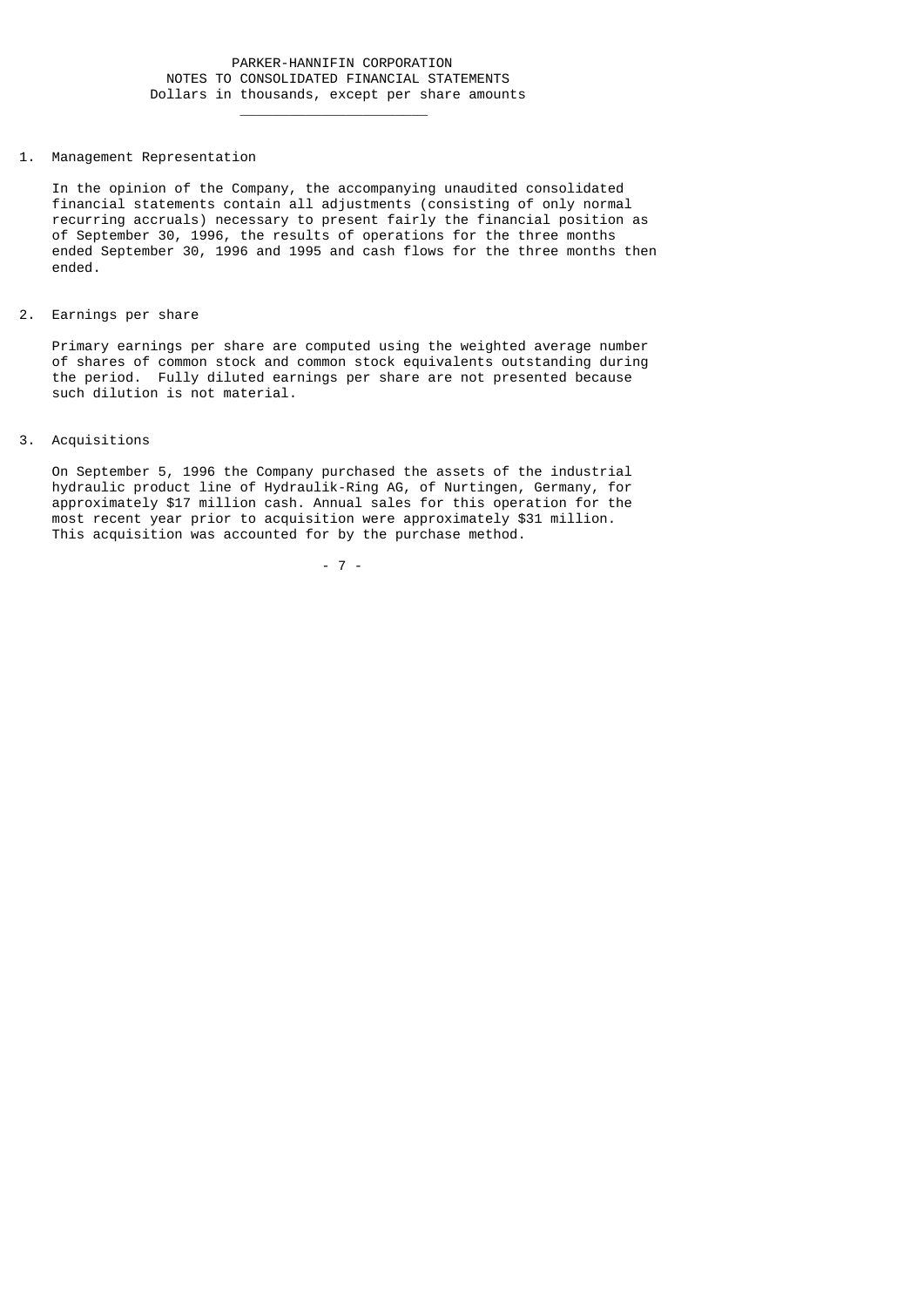#### PARKER-HANNIFIN CORPORATION

### FORM 10-Q MANAGEMENT'S DISCUSSION AND ANALYSIS OF FINANCIAL CONDITION AND RESULTS OF OPERATIONS

 FOR THE THREE MONTHS ENDED SEPTEMBER 30, 1996 AND COMPARABLE PERIOD ENDED SEPTEMBER 30, 1995

#### CONSOLIDATED STATEMENT OF INCOME

Net sales for the first quarter of fiscal 1997 increased 14.3 percent to \$959.3 million from \$839.1 million for the first quarter of fiscal 1996. Without the effect of acquisitions made within the past twelve months the increase would have been 4.1 percent.

Income from operations decreased 5.6 percent to \$90.4 million. As a percent of sales the current-quarter operating income decreased to 9.4 percent from 11.4 percent the prior-year quarter. Cost of sales, as a percent of sales, increased to 78.6 percent from 76.9 percent. These results reflect the weakness experienced in the heavy-duty truck manufacturing, semiconductor fabrication and European industrial markets, which resulted in a mix of shipments producing lower margins. Selling, general and administrative expenses, as a percent of sales, increased to 11.9 percent from 11.6 percent due to recent acquisitions with higher costs and costs associated with the Company's emphasis to provide a global presence of the sales force.

Interest expense for the current-year quarter increased \$4.3 million due to the increased borrowings incurred to complete recent acquisitions.

Net Income for the quarter decreased 10.9 percent to \$51.1 million and decreased to 5.3 percent of sales compared to 6.8 percent the prior-year quarter.

Backlog increased to \$1.4 billion at September 30, 1996 compared to \$1.0 billion the prior year and \$1.3 billion at June 30, 1996. The increase from the prior year was primarily due to acquisitions.

#### RESULTS BY BUSINESS SEGMENT

INDUSTRIAL - Net sales of the Industrial Segment increased 8.5 percent to \$763.5 million compared to \$703.8 million the prior year. Industrial North America sales increased 6.3 percent while Industrial International sales increased 13.1 percent. Without the effect of acquisitions, North American sales would have increased 4.8 percent and International sales would have remained relatively flat. Without the effects of currency rate changes International sales (with acquisitions) would have increased nearly 17 percent. Industrial North America experienced a changed mix of products with increases occurring in the instrumentation controls and refrigeration and air conditioning markets, partially offset by declines in the heavy-duty truck manufacturing and semiconductor fabrication markets.

Operating income for the Industrial Segment decreased 8.1 percent to \$81.5 million. Industrial North America increased 3.1 percent while Industrial International decreased 41.7 percent. North American operating income, as a percent of sales, decreased to 13.6 percent from 14.0 percent as margins were affected by the changed mix of products sold. International operating income, as a percent of sales, decreased to 5.0 percent from 9.7 percent primarily due to the stagnant industrial economy in Europe, a changed product mix and lower margin returns from sales contributed by recent acquisitions.

Industrial Segment backlog increased 7.9 percent compared to a year ago, but decreased slightly since June 30, 1996. The increase from the prior year was primarily the result of acquisitions. Industrial North America results are expected to continue to grow moderately, but there is little indication that European results will improve before the second half of the fiscal year.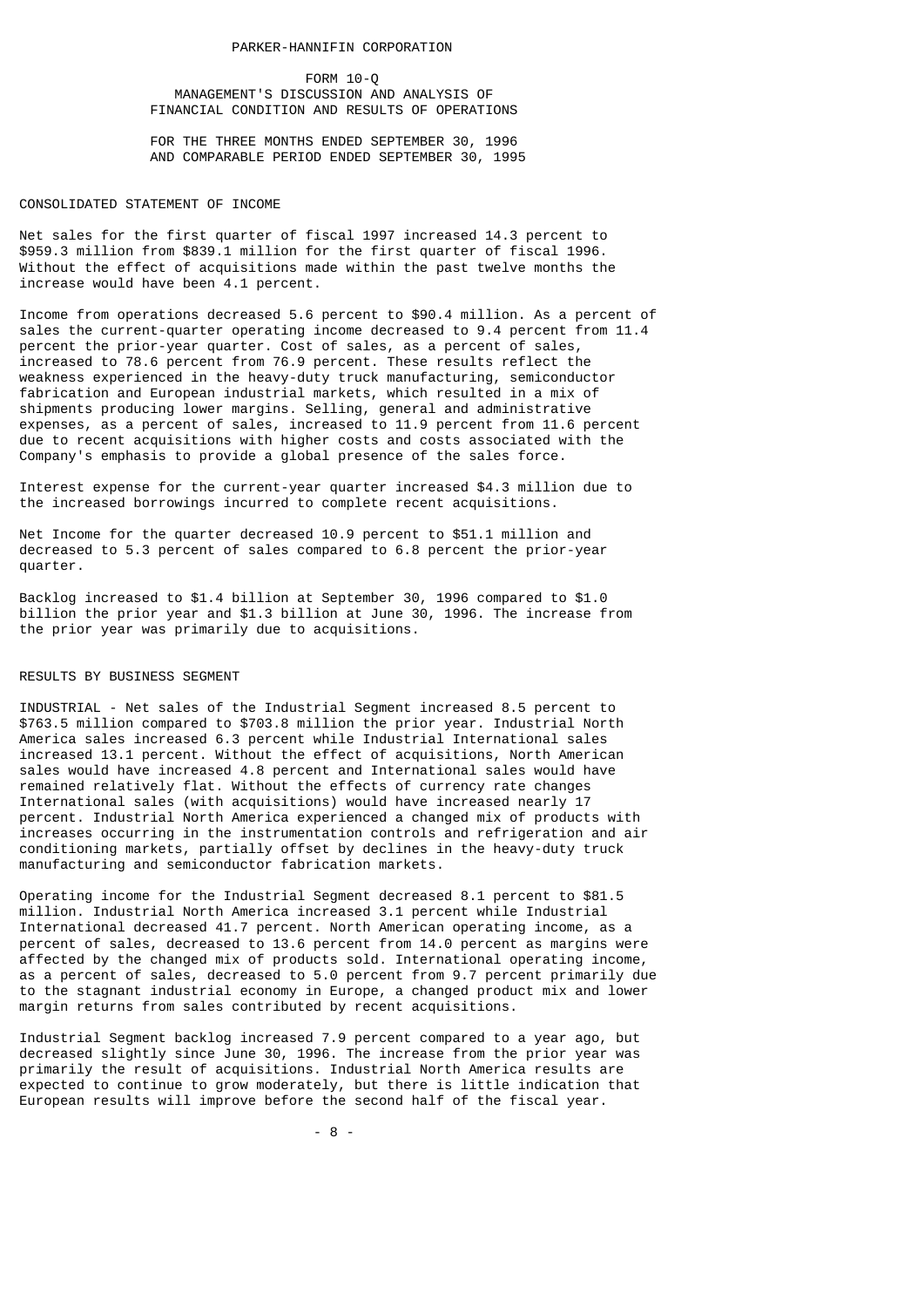AEROSPACE - Net sales of the Aerospace Segment were up 44.8 percent for the quarter. Without the effect of the Abex acquisition the increase would have been 9.2 percent. This increase was primarily the result of higher volume in spare parts, repairs and overhaul and commercial OEM business.

Income from operations increased 13.8 percent year to year, but Income from operations as a percent of sales decreased to 10.7 percent from 13.6 percent. The decrease in margin was primarily the result of lower margins of the recently acquired Abex operations. The Company has announced plans to consolidate these operations to strive for more cost-effective manufacturing and administrative functions. The costs for this restructuring, part of the purchase accounting of the Abex acquisition, will not impact future earnings.

Backlog for the Aerospace Segment increased 48.7 percent compared to a year ago, primarily as a result of the Abex acquisition, and increased 3.1 percent since June 30, 1996. The Aerospace Segment is expected to continue to grow throughout the year, with margins remaining at current levels or improving as volume efficiencies are achieved.

#### BALANCE SHEET

Working capital increased to \$655.4 million at September 30, 1996 from \$635.2 million at June 30, 1996, with the ratio of current assets to current liabilities increasing slightly to 1.9 to 1. The increase was primarily due to decreases in Accounts payable, trade and Notes payable, partially offset by a decrease in Accounts receivable, net and an increase in Accrued domestic and foreign taxes.

Accounts receivable, net decreased \$18.0 since June 30, 1996 as collections improved for both Industrial North America and Industrial International. Overall days sales outstanding improved during the quarter.

Inventories increased slightly for the quarter, but would have decreased without the addition of Inventories purchased through an acquisition. Months supply decreased slightly during the quarter.

Accounts payable, trade decreased \$36.6 million since June 30, 1996 with the reduction occurring consistently throughout the operations.

Plant and equipment, net increased \$9.0 million due to both acquisitions and capital expenditures. An \$11.0 million increase in Other assets was primarily due to an increase in goodwill from acquisitions and an increase in deferred tax assets.

The debt to debt-equity ratio decreased to 29.5 percent at September 30, 1996 compared to 30.7 percent as of June 30, 1996.

#### STATEMENT OF CASH FLOWS

Net cash provided by operating activities was \$100.5 million in fiscal 1997 compared to \$42.2 million for the three months ended September 30, 1995. The additional net cash provided was primarily the result of activity within the principal working capital items - Accounts receivable, Inventories, and Accounts payable, trade - which used cash of \$14.0 million in fiscal 1997, compared to using cash of \$45.2 million in fiscal 1996. In addition, cash was provided by an increase in Other accrued liabilities and increases in the Pensions and other postretirement benefits accrual and Other liabilities, which had used cash in the prior year.

Financing activities used net cash of \$34.8 million in fiscal 1997 as opposed to \$1.0 million for the three months ended September 30, 1995. Payments of Notes payable used cash of \$14.4 million in fiscal 1997 compared to proceeds from Notes payable of \$13.6 million in fiscal 1996.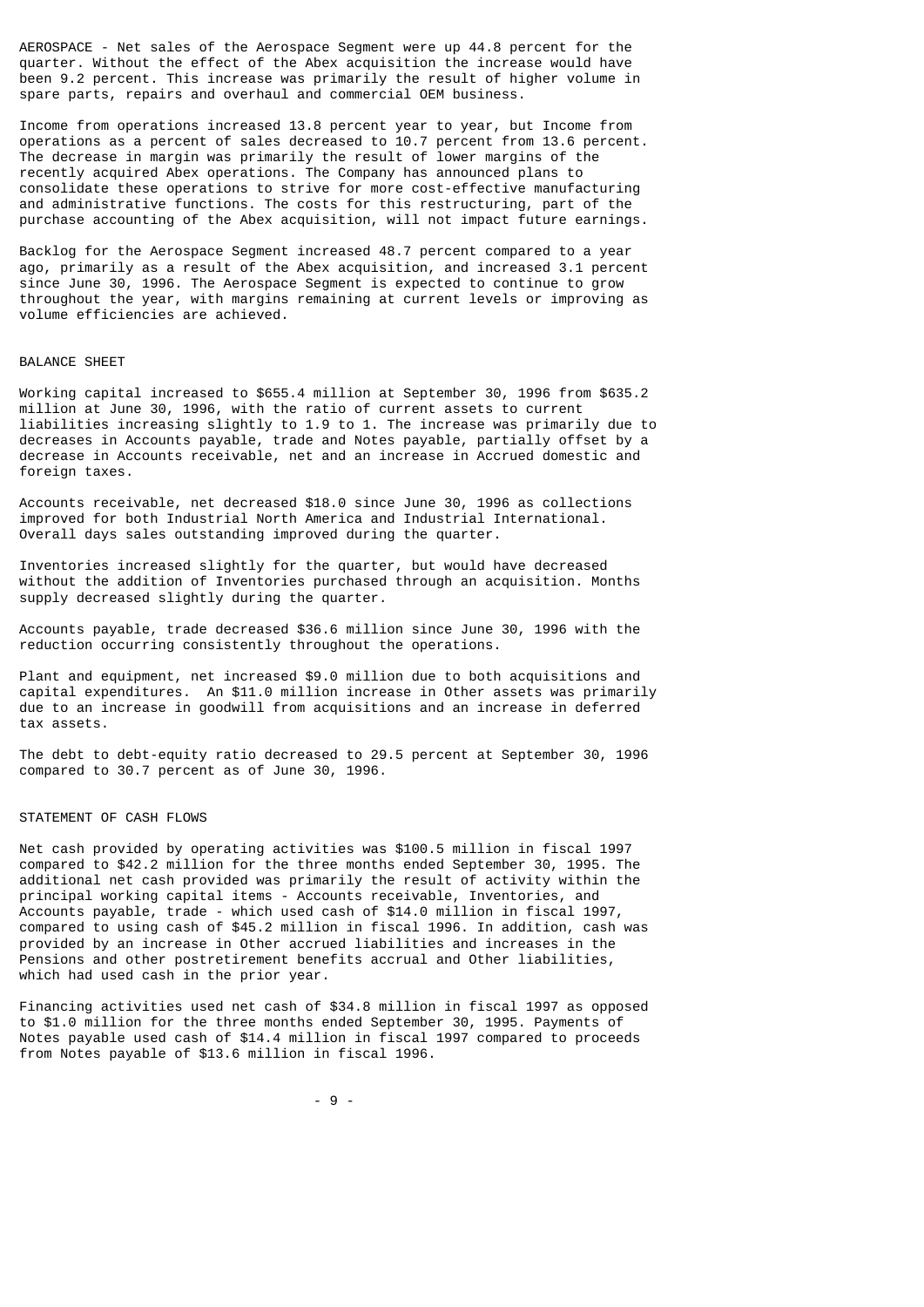PARKER-HANNIFIN CORPORATION

PART II - OTHER INFORMATION

- Item 4. Submission of Matters to a Vote of Security Holders.
- (a) The Annual Meeting of the Shareholders of the Registrant was held on October 23, 1996.
	- (b) Not applicable.
- (c) (i) The Shareholders elected five directors to the three year class whose term of office will expire in 1999 as follows:

|            | Votes Withheld |
|------------|----------------|
| 67,677,888 | 453,600        |
| 67,658,658 | 472,830        |
| 67,690,629 | 440,859        |
| 67,674,243 | 457,245        |
| 67,633,814 | 477,674        |
|            | Votes For      |

No Shareholders abstained.

 (ii) The Shareholders approved the appointment of Coopers & Lybrand L.L.P. as auditors of the Corporation for the fiscal year ending June 30, 1997 as follows:

| For     | 67,799,223 |
|---------|------------|
| Aqainst | 136,618    |
| Abstain | 195,646    |

(d) Not applicable.

- 10 -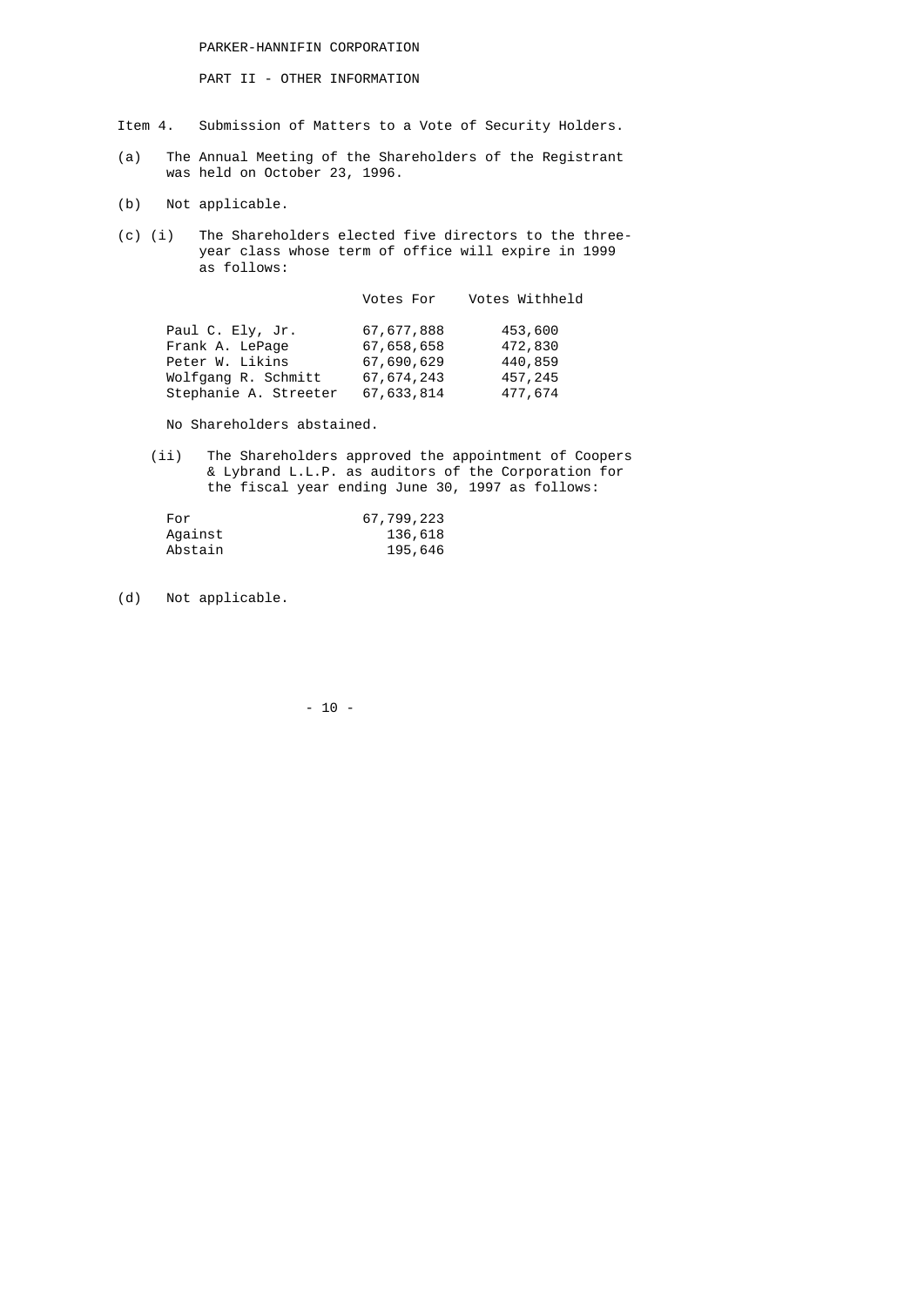Item 6. Exhibits and Reports on Form 8-K.

 (a) The following documents are furnished as exhibits and numbered pursuant to Item 601 of Regulation S-K:

 Exhibit 11 - Statement regarding computation of per share earnings.

Exhibit 27 - Financial Data Schedule

 (b) No reports on Form 8-K have been filed during the quarter for which this Report is filed.

#### SIGNATURE

Pursuant to the requirements of the Securities Exchange Act of 1934, the Registrant has duly caused this report to be signed on its behalf by the undersigned thereunto duly authorized.

> PARKER-HANNIFIN CORPORATION (Registrant)

 Michael J. Hiemstra Michael J. Hiemstra Vice President - Finance and Administration and Chief Financial Officer

Date: November 14, 1996

- 11 -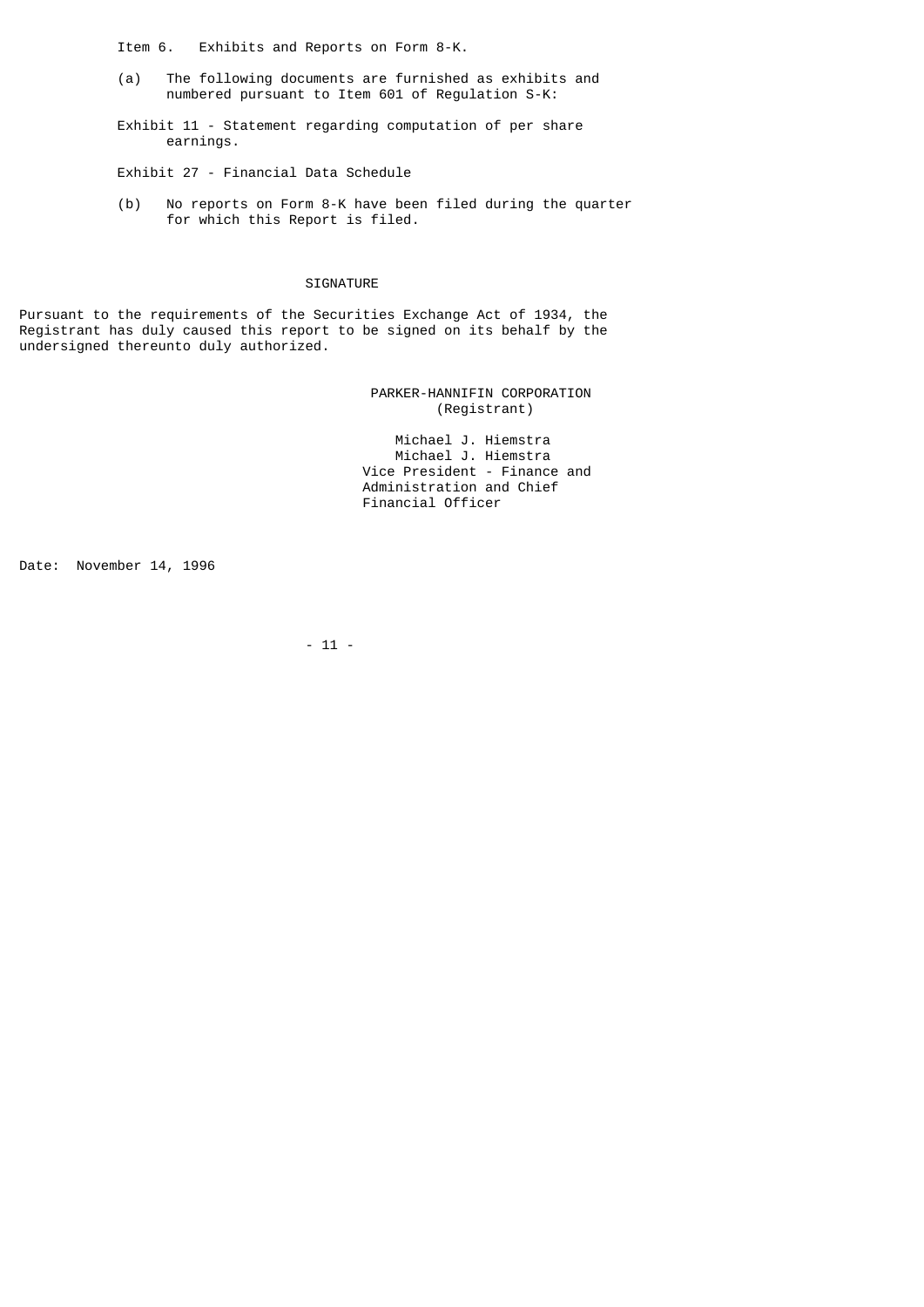| Description of Exhibit                      | Sequential<br>Page |
|---------------------------------------------|--------------------|
| Computation of Earnings<br>Per Common Share | 13                 |
| Financial Data Schedule                     | 14                 |
|                                             |                    |

 $- 12 -$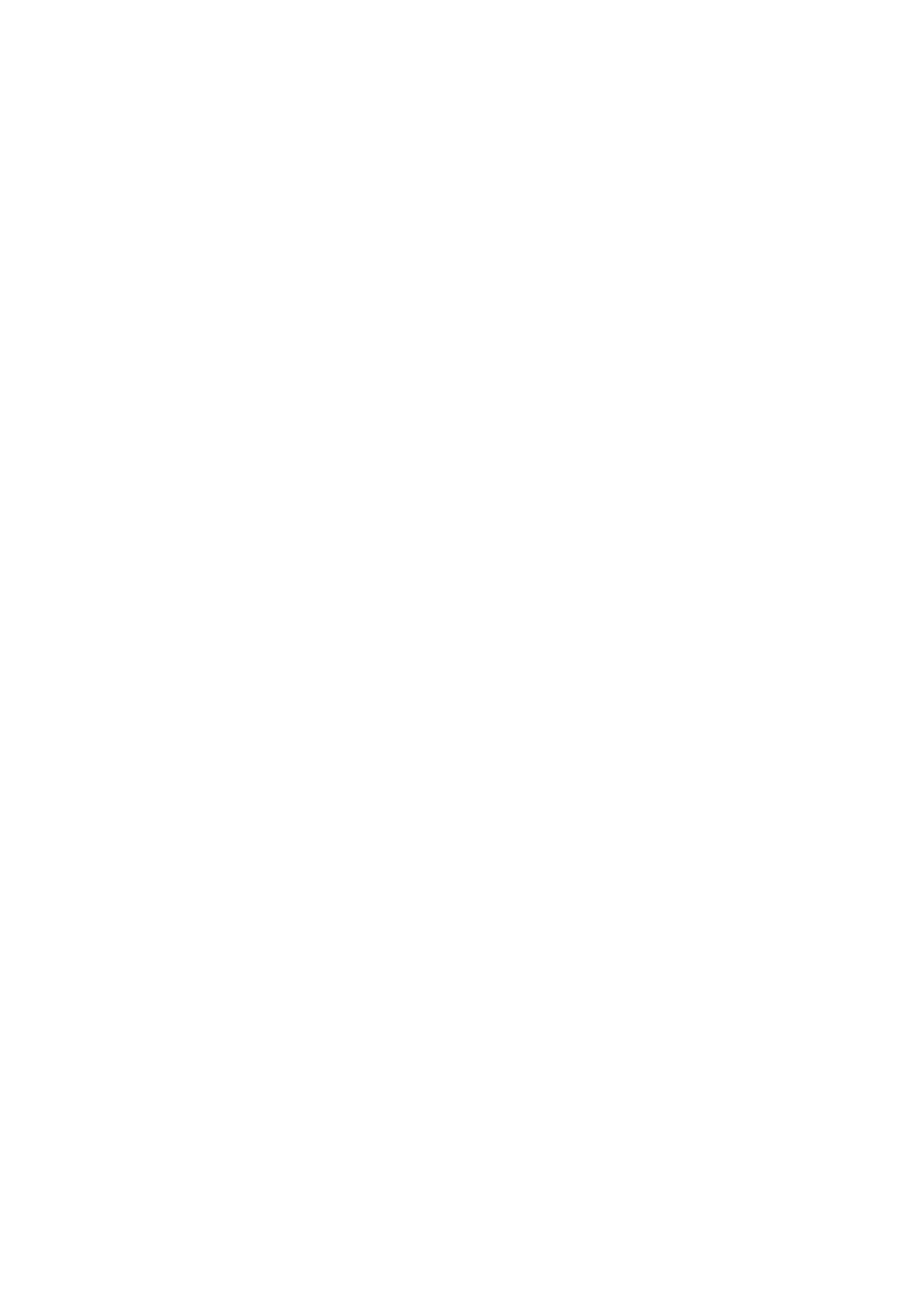### EXHIBIT 11

# PARKER-HANNIFIN CORPORATION

### FORM 10-Q COMPUTATION OF EARNINGS PER COMMON SHARE (Dollars in thousands, except per share amounts) (Unaudited)

|                                                                                                                                                   | 1996                  | September 30, | Three Months Ended<br>1995 |
|---------------------------------------------------------------------------------------------------------------------------------------------------|-----------------------|---------------|----------------------------|
| Net income applicable to common shares                                                                                                            | \$                    |               | 51,105 \$ 57,375           |
| Weighted average common shares outstanding<br>for the period<br>Increase in weighted average from dilutive<br>effect of exercise of stock options | 74,303,064<br>581,226 |               | 74,070,861<br>811,722      |
| Weighted average common shares, assuming<br>issuance of the above securities                                                                      | 74,884,290            |               | 74,882,583                 |
| Earnings per common share:                                                                                                                        |                       |               |                            |
| Primary                                                                                                                                           | \$<br>.69             | \$            | .77                        |
| Fully diluted (A)                                                                                                                                 | \$<br>. 68            | \$            | . 77                       |

(A) This calculation is submitted in accordance with Regulation S-K Item 601(b)(11) although not required for income statement presentation because it results in dilution of less than 3 percent.

- 13 -